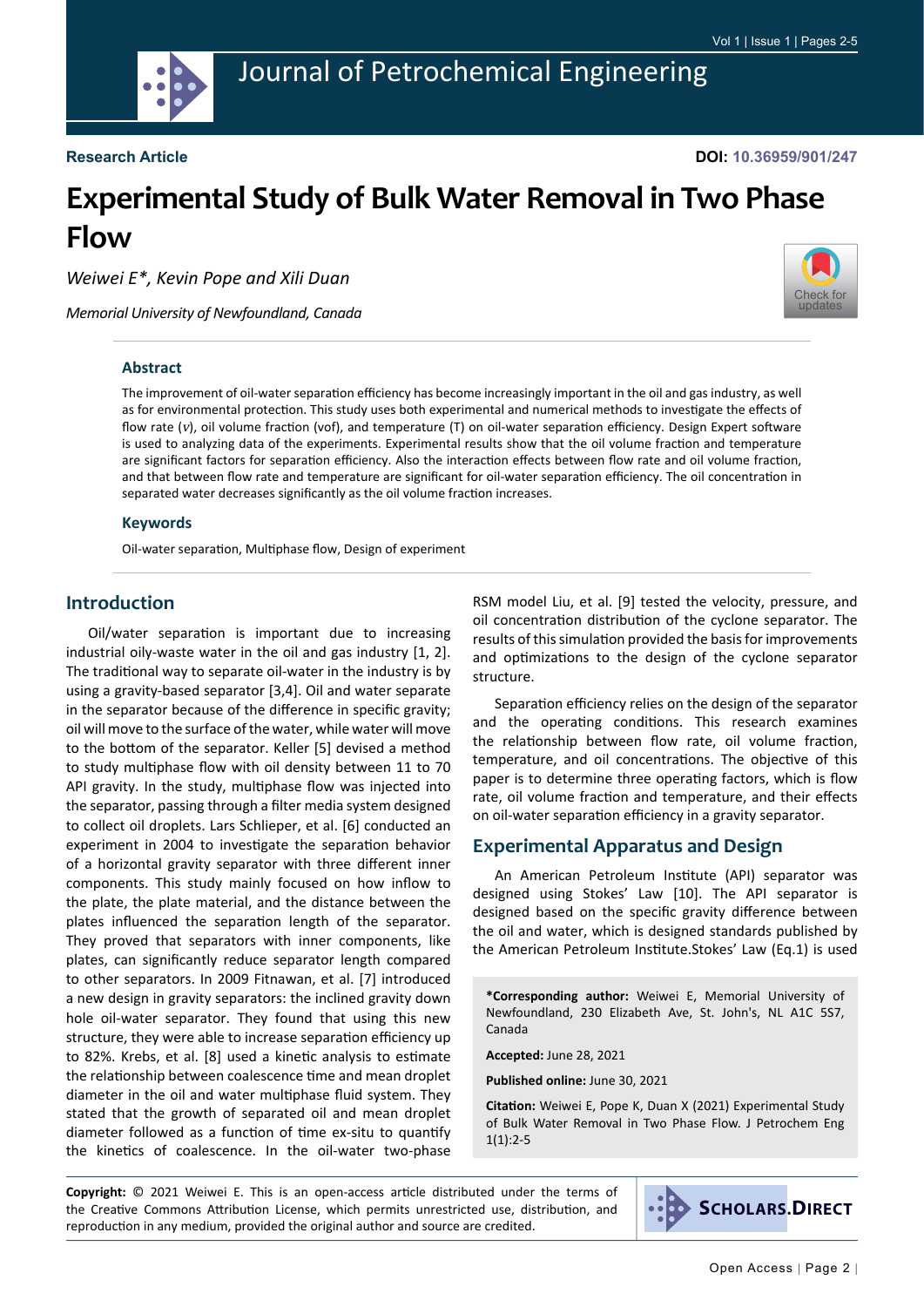to calculate the rising velocity of oil droplet from the bottom of a separator to the surface of the water.

$$
v_v = \frac{2}{9} \left( \frac{\rho_w - \rho_o}{\mu} \right) g R^2
$$
  

$$
v_h = 15 v_v
$$

where,  $v_{\rm_{v}}$  is oil droplet rising velocity in m/s,  $v_{\rm_{h}}$  is oil droplet horizontal velocity in  $m/s$ ,  $g$  is gravitational acceleration in  $m/s$  $s^2$ , $\rho_{\text{o}}$  is density the of oil in kg/m<sup>3</sup>,  $\rho_{w_{\text{g}}^*}$  is the density of water in (kg/m<sup>3</sup>), $\mu$  is dynamic viscosity in N<sup>3</sup><sub>17</sub>, R is oil droplet radius in m.

[Figure 1](#page-1-0) presents a 3D Solid Works image of the experimental setup. The properties of oil and water in this study are given in [\(Table 1](#page-1-1)). Both oil and water were transferred from the storage tanks with a pump to the test section made of 1-inch PVC pipe. Oil and water entered the test section from two pipes via a T-junction. Two pressure sensors and flow meters with a maximum capacity of 10 GPM were located in each of the flow lines (water and oil). After the pumps, each fluid had a bypass pipe to control the flow rate in the main line. The multiphase fluid flowed into the separator tank, where the oil and water were separated.

The traditional one-factor-at-a-time (OFAT) method has very limited ability when there are many factors for an experiment. Using OFAT method to examine the interactions between flow rate, oil volume fraction and temperature requires a large number of experiments, and it is also hard to find interactions between the factors [11,12]. Therefore, the Design of Experiment (DOE) method has been used. DOE is a methodology for systematically and statistically design experiments and analyzes data. The analysis of variance (ANOVA) method is used to analyze the data [13]. DOE is more efficient and capable and is able to reduce the number of experiments significantly without losing the desired data points.

The main purpose of this paper is to study the interaction between variables, therefore, a two-level, three-factor, facecentered composite design  $(2<sup>3</sup>)$  from the response surface methodology (RSM) was used to investigate the effects of three factors: flow rate  $(v)$ , oil volume fraction (vof), and temperature (T) on the response of the oil concentration. The RSM method is the most popular mythology in DOE to design three variables with maximum information and minimum experimental tests. The factors and levels are shown in [Table](#page-1-2)  [2](#page-1-2). A specific run sheet was generated by the Design Expert

<span id="page-1-0"></span>

#### <span id="page-1-1"></span>**Table 1:** Properties of oil and water.

| <b>Parameters</b>                 | Mineral oil | Water  |  |
|-----------------------------------|-------------|--------|--|
| Density ( $kg/m3$ )               | 859         | 992    |  |
| Viscosity (cSt)( $@40^{\circ}$ C) | 15          | 0.6579 |  |
| Interfacial tension (mN/m)        | 20.1        | 20.1   |  |

<span id="page-1-2"></span>**Table 2:** Summary of design factors and levels.

| Factor | Name                | Low<br>Actual   |                |  |
|--------|---------------------|-----------------|----------------|--|
| ν      | <b>Flow Rate</b>    | 1 GPM           | 2.5 GPM        |  |
| Vof    | Oil Volume Fraction | 0.2             | 0.5            |  |
|        | Temperature         | 20 $^{\circ}$ C | $32^{\circ}$ C |  |

Software. The oil concentration was calculated by taking nine 25 ml samples for each run, then an analytical balance was used to weigh the samples,  $W_{total}$ . A centrifuge separator was used to separate the oil and water samples completely. The separation operated at 8500 rpm, for 25 min for each sample. After the second separation process, water was removed from the bottom of the samples with a syringe pump. Then the analytical balance was used to measure the weight of oil,  $W_{\alpha i}$ .

In most of the real cases, the oil volume fraction is less than 0.5 in the oil-water multiphase flow. The minimum oil volume fraction 0.2 was designed according to the measurement range of flow meter, which is from 0.1 to 10 GPM. Base on the temperature limitation of glue which is used to connect the pipeline of this experimental setup, temperature range from 20°C to 32°C was selected in this study. In this study, the oil-water separation efficiency is represented by oil concentration.

$$
C_{oil} = \frac{W_{oil}}{W_{total}}
$$

According to Kline and McClintock [14], in general, if *n* measurements  $v_{n}$  are being made, each with a measurement tolerance of  $w_{n'}$ , and a function  $R$  is calculated using the measured values, then the uncertainty or tolerance in the calculation can be determined as:

$$
w_R = \left[ \left( \frac{dR}{dv_1} \right)^2 (w_1)^2 + \left( \frac{dR}{dv_2} \right)^2 (w_2)^2 + \dots \left( \frac{dR}{dv_n} \right)^2 (w_n)^2 \right]^{1/2}
$$

Based on Eq. (4), for the oil concentration uncertainties of this experiment, Eq. (3) only has one variable, therefore, *W*<sub>s</sub> is determined by the accuracy of the analytical balance, which around 0.0001.

#### **Results and Discussion**

After completing the experiments based on the run sheet (a total of 20 runs), an ANOVA result was generated by Design Expert. The ANOVA table is shown in [Table 3.](#page-2-0) Sum of square (SS) means variability of all the experimental data. The smaller value of SS likely indicates the better the model's estimation will be. *df* represents the degree of freedom. Mean square is a sum of square divided by its *df*. A p-value less than 0.0500 indicates the factor is significant. Based on this result, some significant factors are as follows: flow rate, oil volume fraction, the interaction effects between flow rate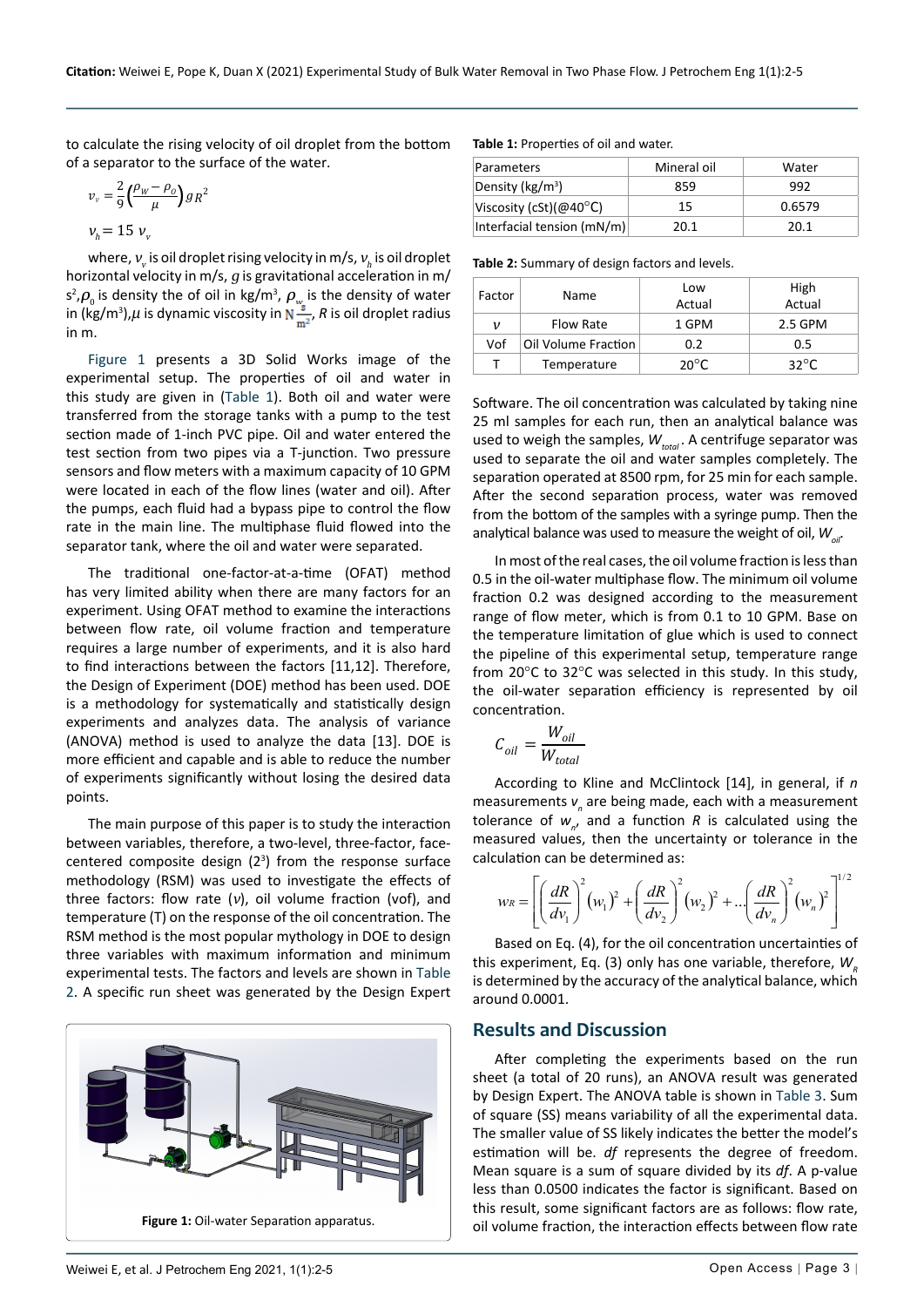and oil volume fraction, the interaction effects between flow rate and temperature, and the interaction effects between oil volume fraction and temperature.

According to [Figure 2](#page-2-2), when the oil volume fraction = 0.5, the oil concentration decreases as the flow rate increases. However, when the oil fraction = 0.2, oil concentration increases slightly with the increases of the flow rate. With the increase of oil volume fraction, the oil concentration decreases.

[Figure 3](#page-2-3) indicates that flow rate and temperature have complex effects on oil concentration. When temperature T= 32°C, oil concentration decreases significantly with the increase of flow rate. However, when the temperature is 20°C, the flow rate has positive impacts on oil concentration. With the increase of temperature, the oil concentration decreases.

As shown in [Figure 2 a](#page-2-2)nd [Figure 3,](#page-2-3) under lower oil volume fraction and lower temperature, separation efficiency improved with the increase of flow rate. The possible reasons for this result were explained by Carlos, et al. [15] in 2001.

<span id="page-2-0"></span>**Table 3:** The ANOVA data analysis.

| Source                     | Sum of<br>Square       | df           | Mean<br>Square         | F<br>Value | p-value<br>Prob > F |
|----------------------------|------------------------|--------------|------------------------|------------|---------------------|
| Model                      | $6.767 \times 10^{-4}$ | 6            | $1.128 \times 10^{-4}$ | 15.19      | < 0.0001            |
| v-flow rate                | $1.563 \times 10^{-6}$ | 1            | $1.563 \times 10^{-6}$ | 0.21       | 0.0001              |
| vof-oil volume<br>fraction | $2.890 \times 10^{-4}$ | $\mathbf{1}$ | $2.890 \times 10^{-4}$ | 38.93      | < 0.0001            |
| T-temperature              | $2.176 \times 10^{-4}$ | 1            | $2.176 \times 10^{4}$  | 29.31      | 0.6540              |
| v&vof                      | $1.980 \times 10^{-5}$ | 1            | $1.980 \times 10^{-5}$ | 2.67       | 0.0148              |
| v& T                       | $9.025 \times 10^{-5}$ | 1            | $9.025 \times 10^{-5}$ | 12.16      | 0.0040              |
| vof&T                      | $5.852 \times 10^{-5}$ | 1            | $5.852 \times 10^{-5}$ | 7.88       | 0.1264              |
| Residual                   | $9.651 \times 10^{-5}$ | 13           | $7.424 \times 10^{-6}$ |            |                     |
| Lack of Fit                | $3.470 \times 10^{-5}$ | 2            | $1.735 \times 10^{-5}$ | 3.09       | 0.0862              |
| Pure Error                 | $6.181 \times 10^{-5}$ | 11           | $5.619 \times 10^{-6}$ |            |                     |
| Cor Total                  | $7.732 \times 10^{-4}$ | 19           |                        |            |                     |

<span id="page-2-2"></span>

<span id="page-2-3"></span>

**Figure 3:** The effect of flow rate and temperature on oil concentration, vof = 0.32.

<span id="page-2-1"></span>

One reason is a higher flow rate means shorter residence time but higher acceleration forces. However, lower flow rates mean longer residence times but lower acceleration forces. In addition, Jiang, et al. [16] and Liu, et al. [17] found that when the flow rate is lower than 20 GPM, the separation efficiency increases with the flow rate. As they explained, another reason is that large flow rate breaks oil droplets into smaller ones, and this increases the emulsification degree of the multiphase fluid. This discourages the separation. On the other hand, a higher flow rate improves the motion of the liquid inside a separator, which is beneficial for oil-water separation.

[Figure 4](#page-2-1) shows that oil volume fraction has negative effects on oil concentration. With the change of the oil volume fraction from 0.1 to 0.5, oil concentration decreases sharply. Increasing temperature also results in the increase of oil concentration. Reyes, et al. [18] proved a similar oil volume